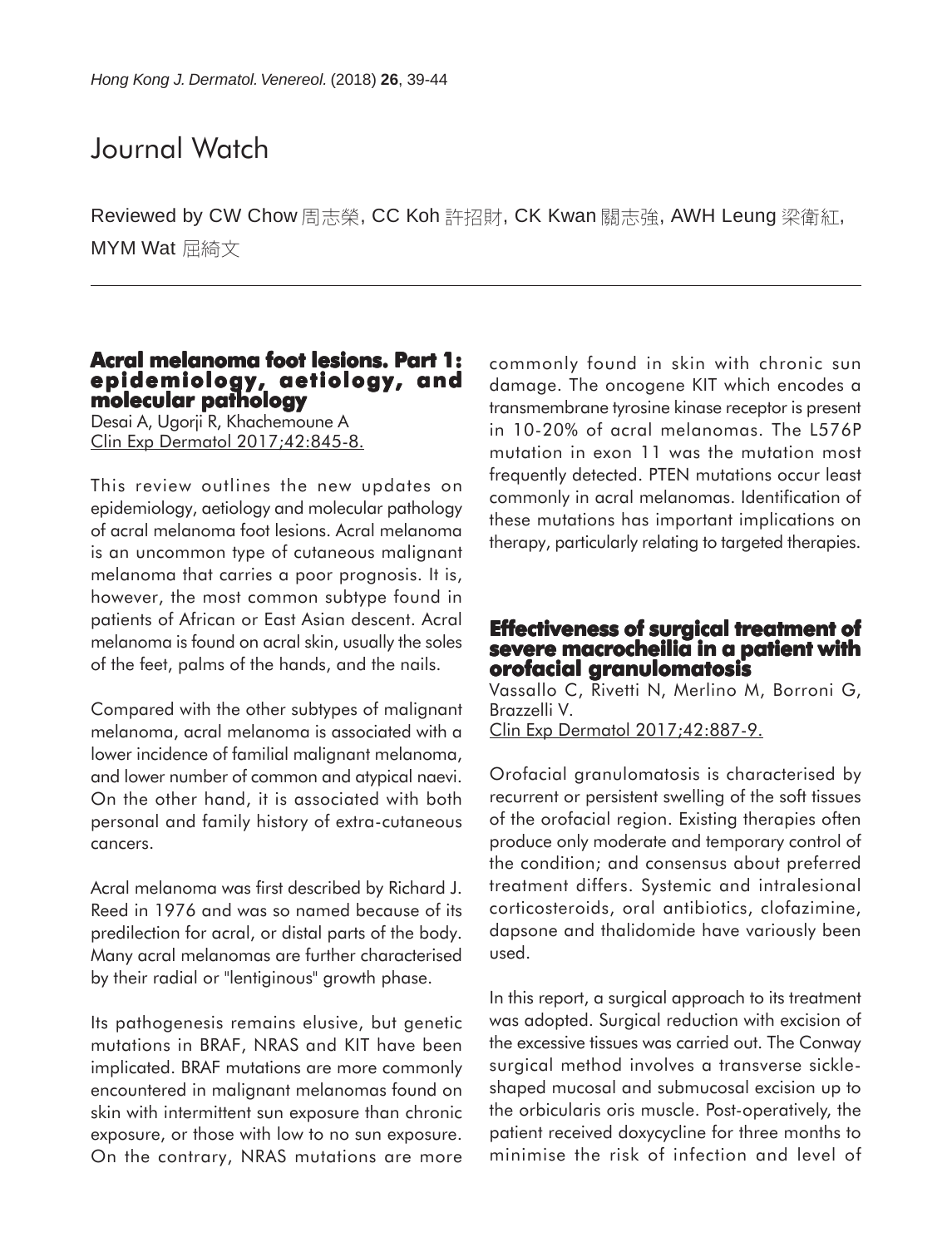inflammatory cells. The patient remained in remission three years later.

In the past, it was advocated that surgery be deferred until the disease has been controlled with medical treatment in order to avoid recurrence. The current report describes a patient on whom surgery was necessitated by severe functional impairment.

The study highlights that surgical management followed by doxycycline remains an option in the treatment of this challenging condition.

# **Secukinumab is superior to fumaric acid esters in treating patients with moderate-to-severe plaque psoriasis who are naive to systemic treatments: results from the randomized controlled PRIME trial PRIME trial**

Sticherling M, Mrowietz U, Augustin M, Thaci D, Melzer N, Hentschke C, et al. Br J Dermatol 2017;177:1024-32.

Secukinumab (human interleukin 17A monoclonal antibody) is the first biological therapy recommended as first-line systemic treatment for psoriasis by European S3-Guidelines. Its therapeutic response was compared with another first-line systemic psoriasis treatment of European S3-Guidelines: fumaric acid esters (FAEs) in this study. In this randomised, multi-centre, open label study, the therapeutic response of subcutaneous secukinumab 300 mg for moderate-to-severe plaque psoriasis (without prior systemic treatment) was compared to that of oral FAEs using Psoriasis Area and Severity Index score (PASI response) and Dermatology Life Quality Index 0 or 1 response at week 24. More cases achieved PASI 75 and PASI 90 in the secukinumab group (89.5%, 81% respectively) than FAEs group (33.7%, 28.4% respectively) at week 24 (p<0.001). Dermatology Life Quality Index 0 or 1 response (i.e. no impairment of health-related quality of life) of secukinumab group (71.4%) was higher than FAEs group (25.3%) at week 24 (p<0.001). Secukinumab had a favourable safety profile. More patients in FAEs group developed adverse effects of infection, flushing, upper abdominal pain, diarrhoea and lymphopaenia. No report of death or causal relationship for severe adverse events were found in both groups. In conclusion, secukinumab has superior efficacy and tolerability than FAEs in treatment of moderate-to-severe plaque psoriasis over 24 weeks.

#### **Comparison of ixekizumab with ustekinumab in moderate-to-severe psoriasis: 24-week results from IXORA-S, a phase III study**

Reich K, Pinter A, Lacour JP, Ferrandiz C, Micali G, French LE, et al. Br J Dermatol 2017;177:1014-23.

The interleukin (IL)-23/IL-17 axis is important in the pathogenesis of psoriasis. This multicentre, double-blinded, controlled parallel-group trial compared the therapeutic response for psoriasis between ixekizumab (IXE, IL-17A inhibitor) and ustekinumab (UST, IL-12/23 inhibitor) by using Psoriasis Area and Severity Index (PASI), static Physician's Global Assessment (sPGA) score and Dermatology Life Quality Index (DLQI) score as treatment outcomes over 52 weeks. The IXE treatment regimen was given subcutaneously as: 160 mg at week 0, then 80 mg every 2 weeks for 12 weeks, then 80 mg every 4 weeks up to 52 weeks. The UST treatment regimen was given subcutaneously as: 45 mg (body weight  $<$ 100 kg) or 90 mg (body weight  $>$  100 kg) at week 0, 4, 16, 28, 40. PASI 90 response rate of IXE group (72.8%) was higher than UST group (42.2%) at week 12 (p<0.001). The IXE group also had a significantly higher PASI, sPGA, DLQI response rate than UST group at week 24. The most common adverse effect in both groups was nasopharynitis and other common adverse effects included headache, rhinitis, arthralgia, back pain and hypertension. No difference of incidence rate for adverse events was found between the two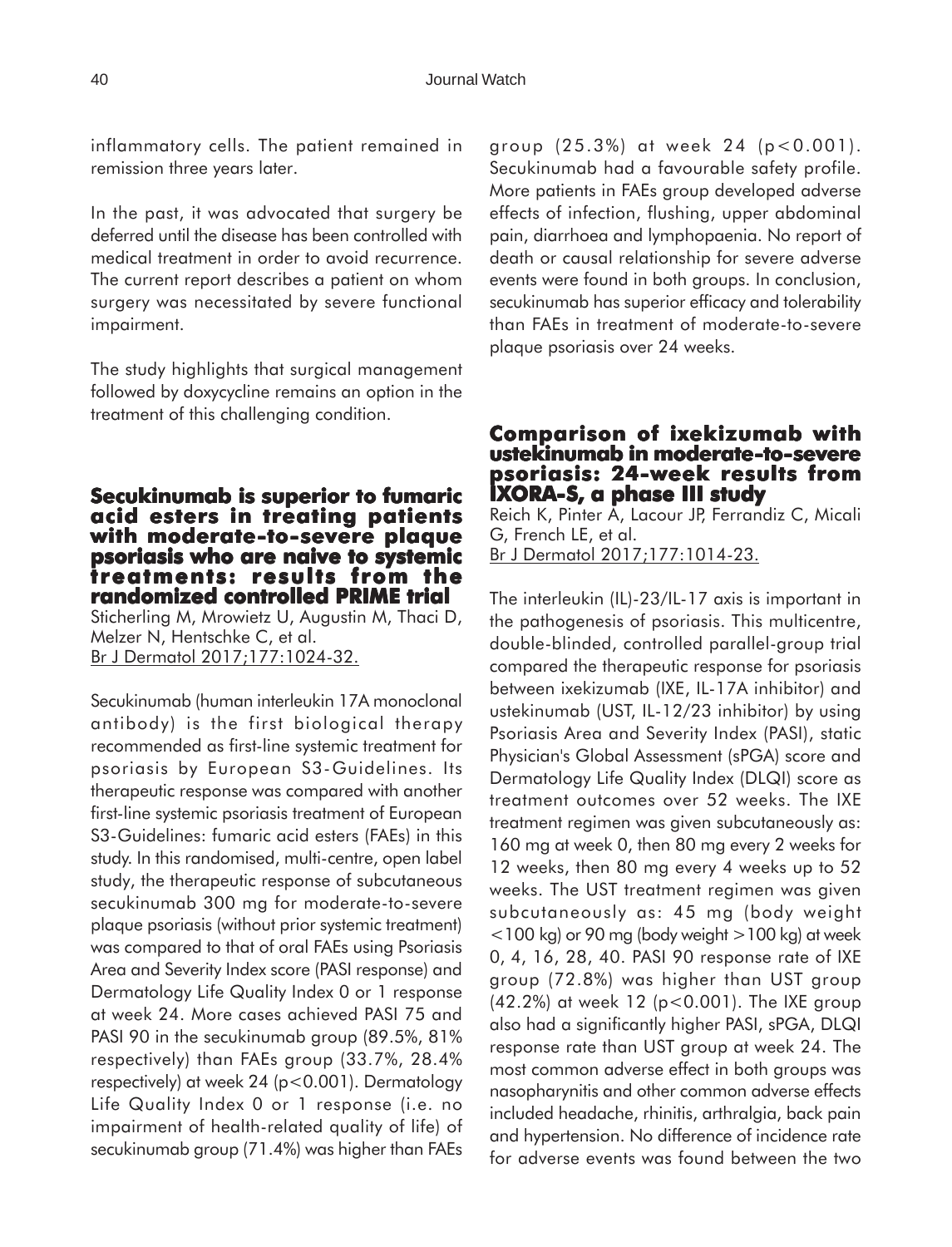groups and there were no deaths in either group. Both treatments were well tolerated and safe. In conclusion, IXE has a more rapid onset of action and superior efficacy.

#### **Association of immunotherapy with overall survival in elderly patients with melanoma**

Perier-Muzet M, Gatt E, Péron J, Falandry C, Amini-Adlé M, Thomas L, et al. JAMA Dermatol. 2018;154:82-7.

Immunotherapy for metastatic melanoma has been a focus of research for decades. Ipilimumab is a monoclonal antibody that targets cytotoxic Tlymphocyte-associated antigen 4 (CTLA-4). Nivolumab is a human programmed death receptor-1 (PD-1)-blocking antibody and pembrolizumab targets the programmed death 1 (PD-1) receptor.

This single centre, cohort analysis included patients with metastatic melanoma treated by immunotherapy between January 2007 and February 2016. Patients with metastatic melanoma treated with ipilimumab, nivolumab or pembrolizumab were retrospectively analysed. The main outcomes measured were overall survival, progression-free survival, and immune-related adverse events.

A total 92 patients were included and a total of 120 lines of treatment was given. There were 54 patients who were 65 years or younger, and 38 patients older than 65 years. Patients were followed up for a mean of 12.5 months after treatment initiation. There was a better mean progression-free survival (4.8 vs 3.4 months; p=0.04) in patients older than 65 years treated with immunotherapy and overall survival (not reached vs. 10.1 months; p=0.009) compared with younger patients. The association between older age and a better prognosis was stronger for those patients treated with anti-programmed cell death protein 1. There was no difference in

frequency or grade of immune-related adverse effects between younger and older patients.

This study showed that immune adverse events were not increased in patients older than 65 years treated with immunotherapy. Therefore, the authors concluded age should not be a limiting factor for immunotherapy for metastatic melanoma.

# **Factors associated with clinical with clinical remission of skin disease in dermatomyositis**

Paige W, Wolstencroft PW, Chung L, Li SF, Casciola-Rosen L, Fiorentino DF. JAMA Dermatol 2018;154:44-51.

Dermatomyositis is an autoimmune connective tissue disease characterised by cutaneous findings, e.g. heliotrope rash, Gottron's papules, etc., and muscle weakness.

This was a prospective cohort study which included a total of 74 patients at a dermatology clinic of a tertiary academic referral centre. The main outcomes and measures were the percentage of patients who achieved clinical remission of their cutaneous disease as measured by the Cutaneous Dermatomyositis Disease Area and Severity Index (CDASI) activity score.

Twenty-eight patients (38%) achieved clinical remission during 3-year follow-up period. The analysis showed that the following were significantly associated with clinical remission of skin disease: (1) increased age (odds ratio [OR], 1.07; 95% CI, 1.02-1.12; p=0.01), (2) dermatomyositis-associated malignancy (OR, 14.46; 95% CI, 2.18-96.07; p=0.01), and (3) treatment with mycophenolate mofetil (OR, 6.00; 95% CI 1.66-21.78; p=0.01). On the other hand, patients with anti-melanoma differentiationassociated protein 5 (anti-MDA5) antibodies were significantly less likely to be in the clinical remission group.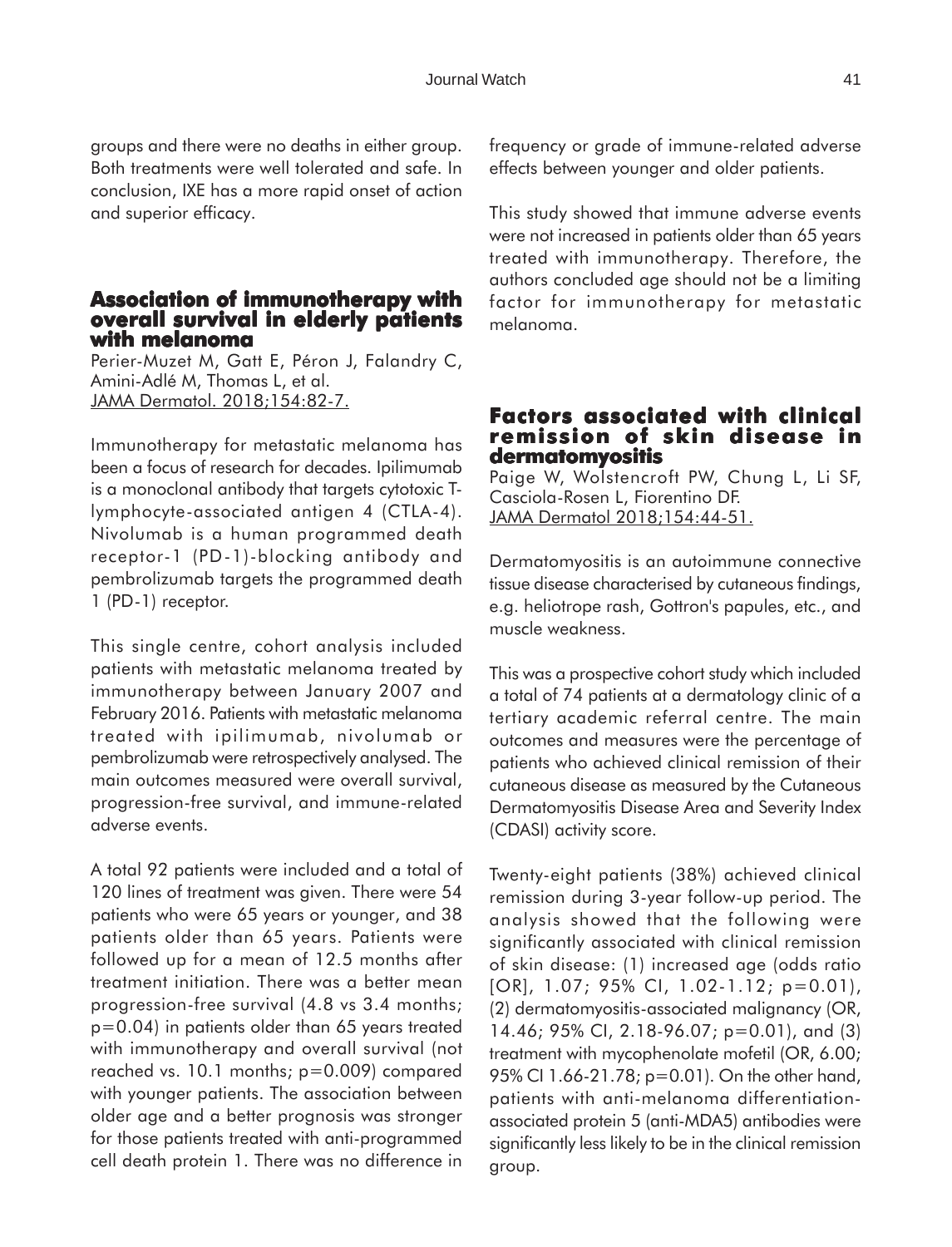The authors concluded clinical remission of skin disease in dermatomyositis was relatively uncommon in the study population and even less common in patients with anti-MDA5 antibodies, despite the use of aggressive systemic therapy.

### **Fuckbuddy partnerships among men who have sex with men - a marker of sexually transmitted infection risk**

Cornelisse VJ, Fairley CK, Philips T, Walker S, Chow EP.

Int J STD AIDS 2018;29:44-50.

'Fuckbuddies' are considered by men who have sex with men (MSM) as a type of regular partner with whom men have ongoing sexual contact, generally in the absence of romantic attachment. These 'fuckbuddy' partnerships may carry a higher risk than regular partnerships such as boyfriends and husband. The aim of the study was to determine the frequency of fuckbuddy partnerships amongst sexual health clinic attendees and to assess their sexual risk and rate of sexually transmitted infections (STIs).

During 6-month study period in a STI treatment centre, 939 MSM were enrolled with median age 29 years (IQR 25-36). They reported a median of five male sexual partners (IQR 2-9) in the last three months and 764 (81%) claimed on condom use, of whom, 385 (50%) reported consistent condom use for receptive and/or insertive anal sex. Thirtyfour participants were HIV positive.

There were 502 MSM (54%; 95% CI 50-57) with at least one current regular sexual partner leading to a total of 1139 regular partnerships. The majority were fuckbuddies (60%, n=686); followed by partners (16%, n=184), boyfriends (16%, n=178) and then husbands (1%, n=13). Of regular partnerships, 7% (n=78) were others in which 46% were undefined, 24% were a variation of friends with benefits, 21% were akin to fuckbuddies (occasional hook-up, fling) and 9% were ex-partners or new regular relationships.

MSM with regular fuckbuddies were more likely to have casual sexual partners than MSM without fuckbuddies (88% vs 57%, OR 5.7, 95% CI 3.6 - 8.9, p<0.001).

MSM with regular fuckbuddies were more likely to have rectal chlamydia than MSM without fuckbuddies. (12.4% vs 5.7%, OR 2.32, p=0.019. There was no significant difference among other STIs such rectal, pharnyngeal, urethral gonorrhoea, urethral chlamydia or syphilis. During the study period, five patients newly acquired HIV of which one reported having a fuckbuddy. However, as the number of new HIV cases was low, a statistical association could not be established.

The authors concluded that their findings suggest MSM with fuckbuddies have a higher risk of STIs.

# **Cost-effectiveness of microscopy of effectiveness of urethral smears for asymptomatic** *Mycoplasma genitalium* **urethritis in men in England**

Sutton AJ, Roberts TE, Jackson L, Saunders J, White PJ, Birger R, et al. Int J STD AIDS 2018;29:72-9.

The cost-effectiveness of microscopy of urethral smear for asymptomatic *Mycoplasma genitalum* (MG) in men was still controversial. The aim of this study was to determine whether using urethral microscopy to diagnose asymptomatic nonchlamydial, non-gonococcal urethritis (NCNGU) in men is a cost effective strategy for avoiding pelvic inflammatory disease (PID) in their female partners.

A transmission dynamic model (TDM) describing the transmission of MG in a population of 16-30 year olds in England was constructed to examine changes in the use of urethral microscopy in asymptomatic men in GUM clinics. Three different pathways were compared in terms of their resources use and costs: (1) no microscopy offered for asymptomatic men (No Microscopy); (2) offering 5% of microscopy for asymptomatic men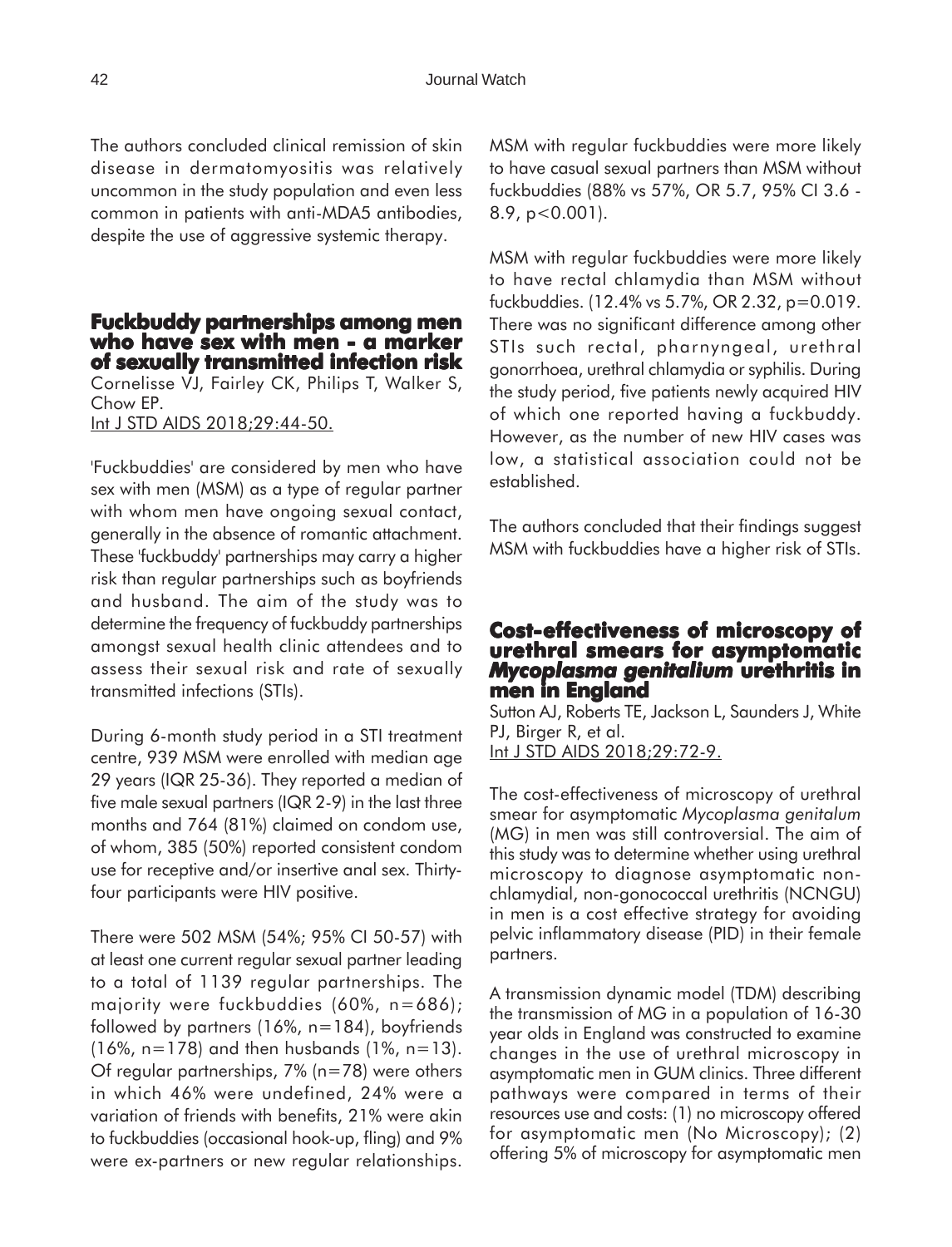The "5% Microscopy" strategy had a positive impact on PID with lower case numbers and major outcomes including infertility and ectopic pregnancy. Although "5% Microscopy" was more effective than "No Microscopy", it had an incremental cost-effectiveness ratio (ICER) of \$15,700 meaning that an investment of \$15,700 is required to avoid one case of PID. The ICER was \$16,300 in "100% Microscopy". Similarly, "5% Microscopy" was more effective than "No Microscopy" in averting major outcomes. However, it needed an investment of \$49,900 to avert one major outcome and \$51,900 was needed in "100% Microscopy". When cost was considered, a reduction in major outcomes was insufficient to make "5% Microscopy" or "100% Microscopy" cost saving.

Microscopy).

The authors concluded that offering 5% microscopy or offering 100% microscopy for asymptomatic men in MG is not cost-effective. No microscopy is necessary for asymptomatic people.

### **Randomized, placebo-controlled, controlled, double-blind study of oral tranexamic acid in the treatment of moderatedto-severe melasma**

Del Rosario E, Florez-Pollack S, Zapata L Jr., Hernandez K, Tovar-Garza A, Rodrigues M, et al.

J Am Acad Dermatol 2018;78:363-9.

Melasma is a common yet difficult to manage pigmentary disorder. Tranexamic acid (TA) is an anti-fibrinolyic originally used for menorrhagia and bleeding diatheses. It was found that TA also decreases tyrosinase activity in melanocytes, and was shown in various studies to be effective in managing melasma. However, most of these were done in Asian patients and in an uncontrolled manner. The authors studied the efficacy of TA in North American women in this randomised, controlled study.

Patients with moderate-to-severe melasma were recruited. Moderate melasma were defined as having modified Melasma Area and Severity Index (mMASI) score of 5.8 to 7.9 while severe with score of eight or higher. Patients who had been recently treated with depigmenting agents, topical steroids, laser or dermabrasion were excluded. Those who had contraindications to TA according to FDA guidelines, severe organ dysfunction or who were pregnant or nursing were excluded. Eligible patients were then randomised to either receiving TA 250 mg BD for three months or placebo capsules. Both group of patients were advised to apply sunscreen every two hours while on active treatment and continue sunscreen alone for three more months. All participants were followed up at month 1, 2, 3 and 6 for assessment of response by mMASI scoring and photography, side effects and compliance.

A total of 44 eligible patients were included and 39 completed study. More than 80% of the participants were Hispanic women and 60% of them had tried some form of treatment for their melasma. After three months of active treatment, those with moderate and severe melasma showed a significant reduction in mMASI score (45% vs 16%, and 51% vs 19% respectively). At 6-month follow-up, ie 3 months after active treatment, there was still 32% reduction in mMASI score in TA group for moderately-affected patients as opposed to 13% in placebo group, whereas in severe patients, 21% vs 24% reduction in mMASI was observed. TA was generally well-tolerated and most commonly reported adverse effects were gastrointestinal discomfort and menstrual disturbance, which was mild and resolved spontaneously. One patient stopped TA due to severe myalgia. However, no thrombotic events reported.

The authors concluded that TA is effective in managing moderate-to-severe melasma and severe patients appeared to respond better. However, the effect was not sustained in these